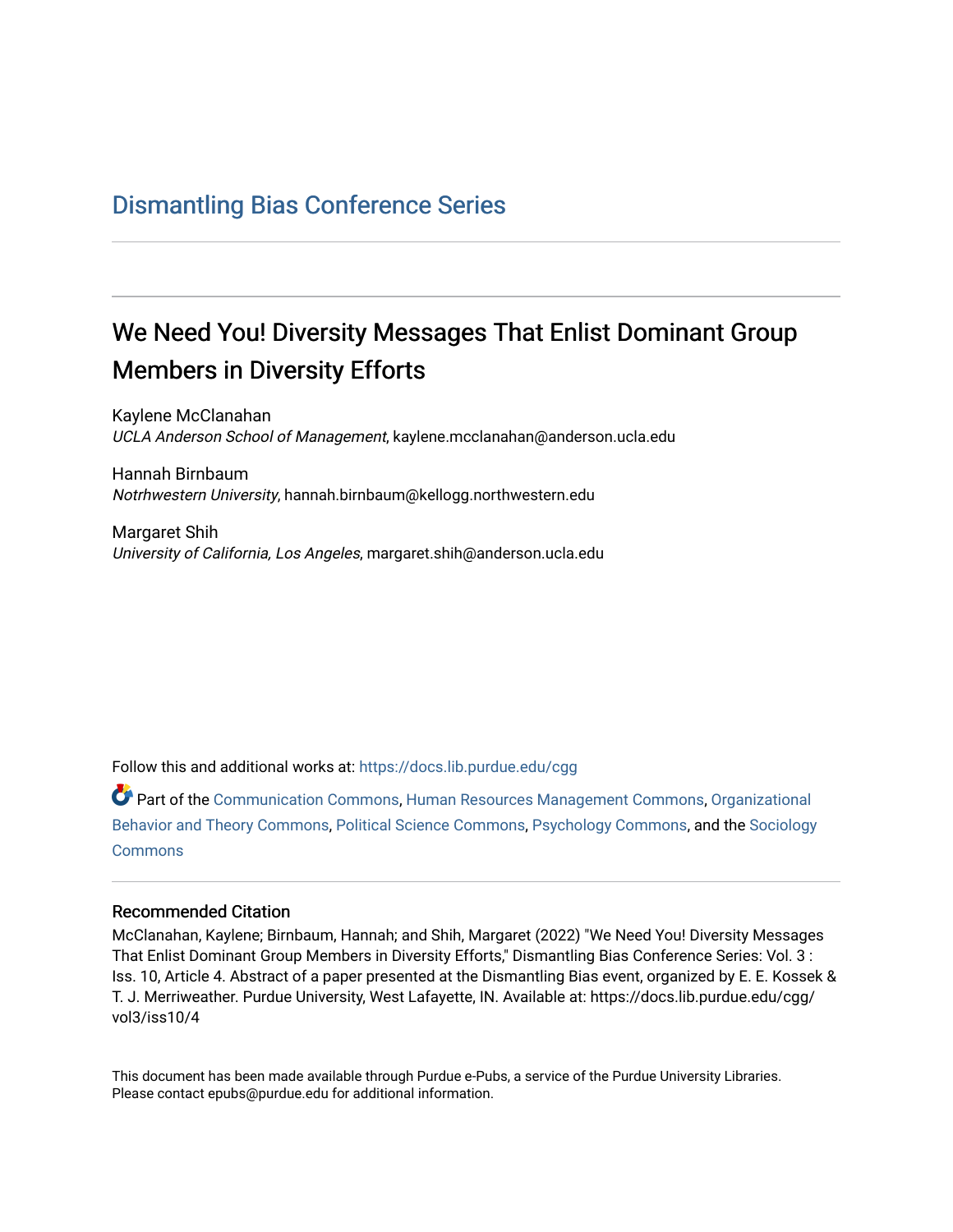Organizational pro-diversity messages lead to greater psychological fit and increased engagement for people from traditionally marginalized groups and are therefore an essential first members (who are often critical gatekeepers to diversity in organizations). Past theorizing suggests that dominant group members feel threatened by organizations' diversity messages organizational diversity efforts, and concern about whether they can make a significant contribution to such efforts. We argue that these two concerns have been overlooked by the pro- organizational diversity efforts as well as concerns about whether dominant groups can make a concerns were more prevalent for dominant group members than concerns about being step in promoting inclusion and diversity. Yet, these diversity messages are not always successful because they sometimes invoke noncompliance or resistance from dominant group because these messages prompt (largely unfounded) concerns that dominant group members could be discriminated against. In our manuscript, we suggest two novel concerns that diversity messages may prompt among dominant group members—concern about lack of belonging in diversity literature but represent important factors in dominant group members' attitudes towards organizations. We introduce a novel framing for diversity messages that can help mitigate these concerns while still emphasizing a commitment to diversity. This framing, which we call "We Need You" messaging, combines traditional diversity messages with a call for ally involvement in diversity efforts. We theorize that this messaging will be effective because it not only promotes and celebrates diversity, but also describes the clear role that allies play in diversity efforts. We suggest that this messaging can alleviate both concerns about lack of belonging in significant contribution to diversity efforts. Six studies ( $n = 5,546$ ) support this theory. An initial survey of employees found that many dominant group member employees felt concerned about whether they belong in and can contribute to diversity efforts in their current workplace; these